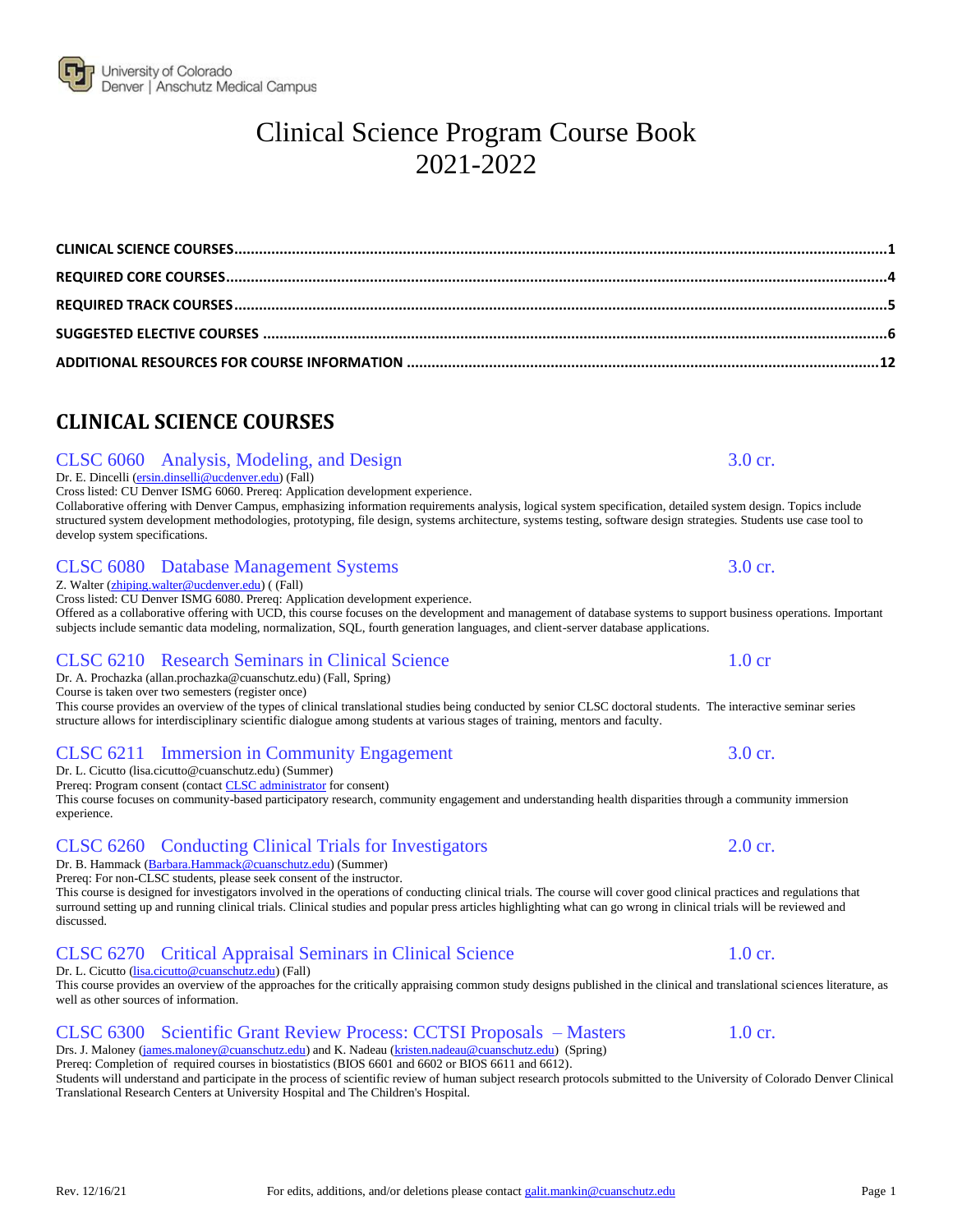# CLSC 6560 Designs and Mixed Methods in Implementation Research 2.0 cr.

Dr. C. Studts (christina.studts@cuanschutz.edu) (Spring)

This course is for D&I Certificate Students

This course provides an in-depth examination of study designs, comparative effectiveness research, and qualitative, quantitative and mixed methods approaches to dissemination and implementation research. The focus is application to health care and public health settings.

# CLSC 6580 Qualitative and Mixed Methods in Health Research 3.0 cr.

Dr. J. Holtrop [\(jodi.holtrop@cuanschutz.edu\)](mailto:jodi.holtrop@cuanschutz.edu) and J. Barnard [\(juliana.barnard@cuanschutz.edu\)](mailto:juliana.barnard@cuanschutz.edu) (Spring) This course is for CLSC Students

This course provides an in-depth examination of qualitative and mixed methods approaches that are pertinent to health research.

# CLSC 6650 Guided Research Tutorial – Masters 1.0-3.0 cr.

Dr. Lisa Cicutto [\(cicuttol@njhealth.org\)](mailto:cicuttol@njhealth.org) (Fall, Spring, Summer)

Prereq: Program consent, approved course plan (contact **CLSC** administrator for consent) This is an independent study course developed by the student and appropriate faculty member based on the area of study. Students meet regularly with the selected course instructor. The student and course instructor will develop a course plan prior to registration of the course.

# CLSC 6653 Key Concepts in Neuro-developmental Disabilities 1 2.0 cr.

S. Friedman and D. Johnson [\(dina.johnson@cuanschutz.edu\)](mailto:dina.johnson@cuanschutz.edu) (Fall)

Prereq: A degree in health care profession or related field or instructor consent.

Course represents part one of two-part interdisciplinary course series focused on systems, options for diagnosis/assessment and alternatives for service provision related to children/youth/young adults with neurodevelopmental and related disabilities and their families to address this population's special health care needs.

# CLSC 6654 Key Concepts in Neuro-developmental Disabilities 2 2.0 cr.

S. Friedman and D. Johnson [\(dina.johnson@cuanschutz.edu\)](mailto:dina.johnson@cuanschutz.edu) (Spring)

Prereq: A degree in health care profession or related field and completion of CLSC 6653, or Instructor consent. This course represents part two of a two-part interdisciplinary course series focused on service provision, intervention strategies and service provision related to children/youth/young adults with neurodevelopmental and related disabilities and their families to address this population's special health care needs.

# CLSC 6661 Leadership Dialogues I 2.0 cr.

Dr. K. Kennedy. Program contact: Dina Johnson [\(dina.johnson@cuanschutz.edu\)](mailto:dina.johnson@cuanschutz.edu) 303-724-7673 (Summer)

Prereq: A degree in health care profession or related field or instructor consent.

This interdisciplinary leadership course focuses on leadership strategies needed for providing family-centered, culturally competent, community-based services for children with special needs and their families.

# CLSC 6662 Leadership Dialogues II 1.0 cr.

Dr. K. Kennedy. Program contact: Dina Johnson [\(dina.johnson@cuanschutz.edu\)](mailto:dina.johnson@cuanschutz.edu) 303-724-7673 (Spring) Prereq: A degree in health care profession or related field or Instructor consent, CLSC 6661 This interdisciplinary leadership course focuses becoming change agents to better provide family-centered, culturally competent, community-based services for children with special needs and their families.

# CLSC 6663 Intervention for Individuals with Developmental Disabilities 3.0 cr.

S. Friedman and R. Charlifue-Smith. Program contact: Dina Johnson [\(dina.johnson@cuanschutz.edu\)](mailto:dina.johnson@cuanschutz.edu) 303-724-7673 (Spring) Prereq: A degree in health care profession or related field or Instructor consent. This interdisciplinary course reviews evidence-based practices in intervention for children with autism and other neurodevelopmental disorders, presented through lectures, critical readings of the literature, case discussions, and case presentations.

# CLSC 6664 Leadership Dialogues III 1.0 cr.

Dr. K. Kennedy. Program contact: Dina Johnson [\(dina.johnson@cuanschutz.edu\)](mailto:dina.johnson@cuanschutz.edu) 303-724-7673 Prereq: Degree in health care profession or related field or consent of instructor. Restrictions: Instructor Consent.

### This interdisciplinary leadership course focuses on leadership strategies needed for providing family-centered, culturally competent, community-based services for children with special needs and their families. (Nursing only)

# CLSC 6665 Leadership Dialogues IV 1.0 cr.

Dr. K. Kennedy. Program contact: Dina Johnson [\(dina.johnson@cuanschutz.edu\)](mailto:dina.johnson@cuanschutz.edu) 303-724-7673

Prereq: Degree in health care profession or related field or consent of instructor and CLSC6664.

Leadership Dialogues IV builds upon skills addressed in Leadership Dialogues III with the addition of content that integrates critical and systems thinking and ethical decision making with the leadership and team concepts and skills developed in LD III. (Nursing only)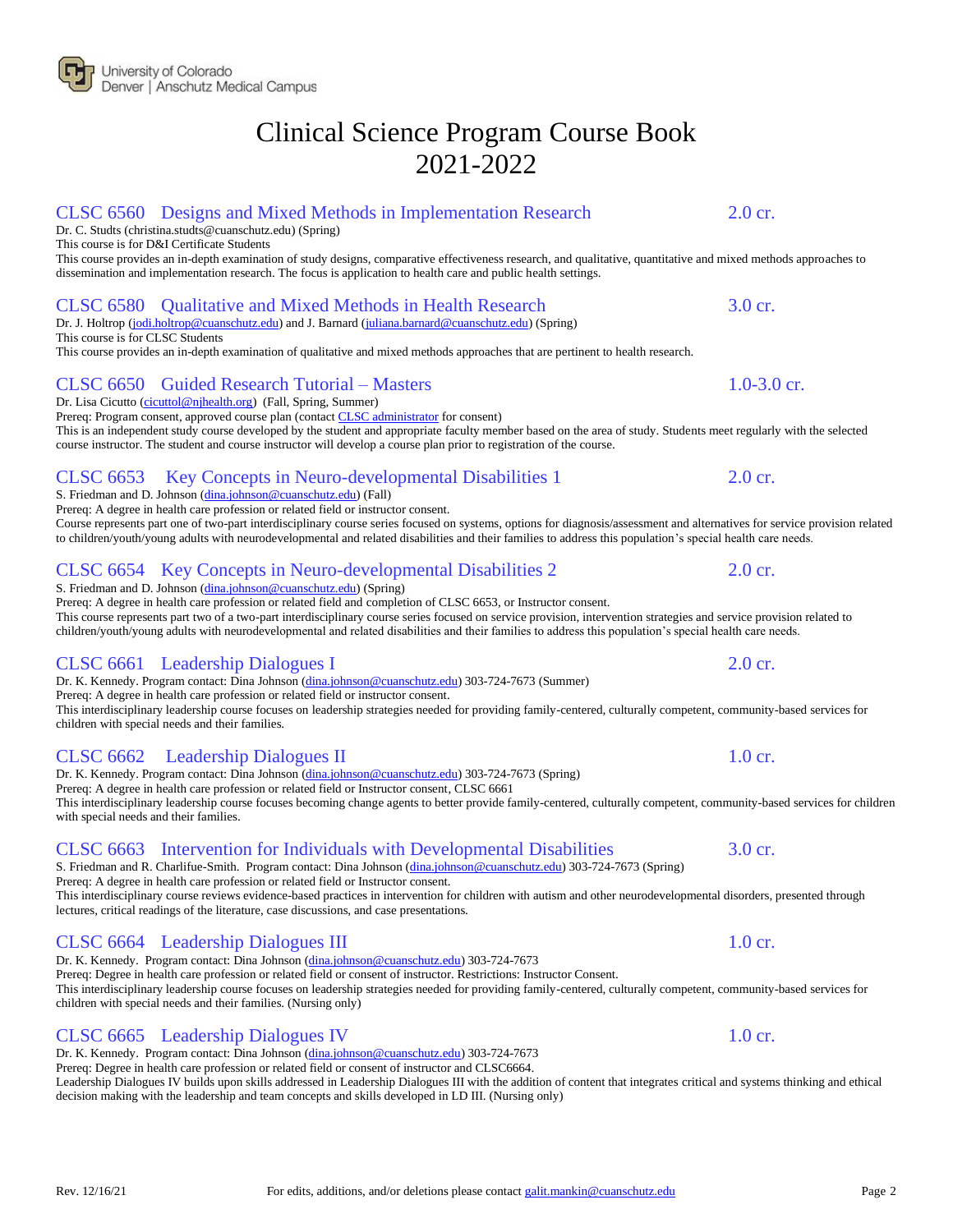### CLSC 6668 Screening/Assessment for Children/Youth with Autism

### and Other Neurodevelopmental Disabilities 3.0 cr.

Drs. T. Katz and S. Friedman. Program contact: Dina Johnson [\(dina.johnson@cuanschutz.edu\)](mailto:dina.johnson@cuanschutz.edu) 303-724-7673 (Fall)

Prereq: Degree in health care profession or related field or consent of instructor.

This interdisciplinary course presents best practices in screening/assessment for autism, focusing on: identification of symptoms of autism; differentiation of autism from other disorders; recognition of symptoms; examination of culture on clinical presentation; and approaches to share observations.

### CLSC 6699 Masters Research Project – Publishable Paper 1.0-6.0 cr.

Dr. L. Cicutto [\(lisa.cicutto@cuanschutz.edu\)](mailto:cicuttol@njhealth.org) (Fall, Spring, Summer) Prereq: Program consent (contact [CLSC administrator](mailto:galit.mankin@cuanschutz.edu) for consent)

During this course students working with his/her research mentor and research project committee to plan, execute, and write the Final Research Project in the form of a publishable paper. In addition, students will prepare for the Final Research Project Examination. This is a capstone course.

# CLSC 6750 Designing for Dissemination and Sustainability 2.0 cr.

Drs. B. Kwan [\(bethany.kwan@cuanschutz.edu\)](mailto:bethany.kwan@cuanschutz.edu) and E. Morrato [\(elaine.morrato@cuanschutz.edu\)](mailto:elaine.morrato@cuanschutz.edu) (Summer) This course is one of three that focuses on dissemination and implementation research. This course reviews the organization and financing of interventions for health care systems and public health systems. The role of ethics, evidence, and health equity are examined.

### CLSC 6770 D&I Grant Funding 2.0 cr.

Drs. C. Studts [\(christina.studts@cuanschutz.edu\)](mailto:christina.studts@cuanschutz.edu) and R. Glasgow [\(russell.glasgow@cuanschutz.edu\)](mailto:russell.glasgow@cuanschutz.edu) (Summer)

Prereq: Completion of CLSC 7653 Dissemination and Implementation Research in Health

This course provides an in-depth examination of issues in submitting successful grant proposals in Dissemination & Implementation research. The course will build upon good general practices in grant and manuscript preparation and submission

### CLSC 6850 Advanced Research Topics in Dissemination and Implementation Science 1.0 cr. Dr. A. Huebschmann [\(amy.huebschmann@cuanschutz.edu\)](mailto:amy.huebschmann@cuanschutz.edu) (Fall, Spring)

Prereq: CLSC 7653 or instructor permission

Hybrid - Provides an overview of intermediate and advanced dissemination and implementation (D&I) science research methods in a small group discussion format. This interactive seminar series structure allows for interdisciplinary scientific dialogue among students at various stages.

# CLSC 6950 Masters Research Project – Thesis 1.0-6.0 cr.

Dr. L. Cicutto [\(lisa.cicutto@cuanschutz.edu\)](mailto:cicuttol@njhealth.org) (Fall, Spring, Summer)

Prereq:Program consent(contact [CLSC administrator](mailto:galit.mankin@cuanschutz.edu) for consent).

During this course students plan, execute, and write the Final Research Project in the form of a Masters thesis. In addition, students will prepare for the Final Research Project Examination. This is a capstone course.

### CLSC 7101 Grant Writing I 1.0 cr.

Dr. L. Cicutto [\(cicuttol@njhealth.org\)](mailto:cicuttol@njhealth.org) (Spring); M. Plomondon [\(meg.plomondon@cuanschutz.edu\)](mailto:meg.plomondon@cuanschutz.edu) and D. Everett [\(douglas.everett@cuanschutz.edu\)](mailto:douglas.everett@cuanschutz.edu) (Fall) Prereq: Program consent (contact [CLSC administrator](mailto:galit.mankin@cuanschutz.edu) for consent), BIOS 6601 and EPID 6630. For non-CLSC students, please seek consent of the instructor. This course prepares students to write research grant submissions. Topics covered include writing the various sections of grants: background, specific aims, hypotheses, methods, analysis, potential problem, and the summary. A fully prepared grant submission is required at the end of the course.

### CLSC 7102 Grant Writing II 1.0 cr.

Dr. L. Cicutto [\(cicuttol@njhealth.org\)](mailto:cicuttol@njhealth.org) (Spring); M. Plomondon [\(meg.plomondon@cuanschutz.edu\)](mailto:meg.plomondon@cuanschutz.edu) and D. Everett [\(douglas.everett@cuanschutz.edu\)](mailto:douglas.everett@cuanschutz.edu) (Fall Prereq: Program consent (contact [CLSC administrator](mailto:galit.mankin@cuanschutz.edu) for consent) BIOS 6601 and EPID 6630, CLSC 7101. For non-CLSC students, please seek consent of the instructor. This course builds on CLSC 7101 and further prepares students for subsequent grant submissions. Strategies for preparation (including hypothesis generation, experimental design, statistical considerations, and potential problems) will be discussed. At the end of the course, a KO8, R23, or equivalent national grant application will be completed for submission. A fully prepared grant submission is required at the end of the course.

### CLSC 7150 Ethics and Responsible Conduct of Research 1.0 cr.

### Dr. L. Ensign (*lisa.ensign@cuanschutz.edu*) (Fall, Spring)

Prereq: Program consent (contact [CLSC administrator](mailto:galit.mankin@cuanschutz.edu) for consent). This course will provide an overview of the field of ethics in clinical research. It is designed for investigators who will be conducting research involving human subjects. Participants will learn the historical background, current regulations, and IRB requirements related to human subjects protection issues. Hands-on experiences will be provided to participants to learn how to develop approaches to address conducting ethical human subjects' research in an optimal manner. In addition, participants will learn the essentials of responsible conduct of research.

### CLSC 7202 Clinical Outcomes and Applications 3.0 cr.

Drs. C. Battaglia [\(catherine.battaglia@cuanschutz.edu\)](mailto:catherine.battaglia@cuanschutz.edu) and R. Everhart [\(rachel.everhart@cuanschutz.edu\)](mailto:rachel.everhart@cuanschutz.edu) (Fall) Prereq: (BIOS 6601 and BIOS 6602) or (BIOS 6611 and EPID 6630). For non-CLSC students, please seek consent of the instructor. This course provides students with both the theory of clinical outcomes research and an opportunity to apply it through case studies. Clinical Outcomes Research focuses on methodologies used in clinical care, costs, health systems, policy and health outcomes research.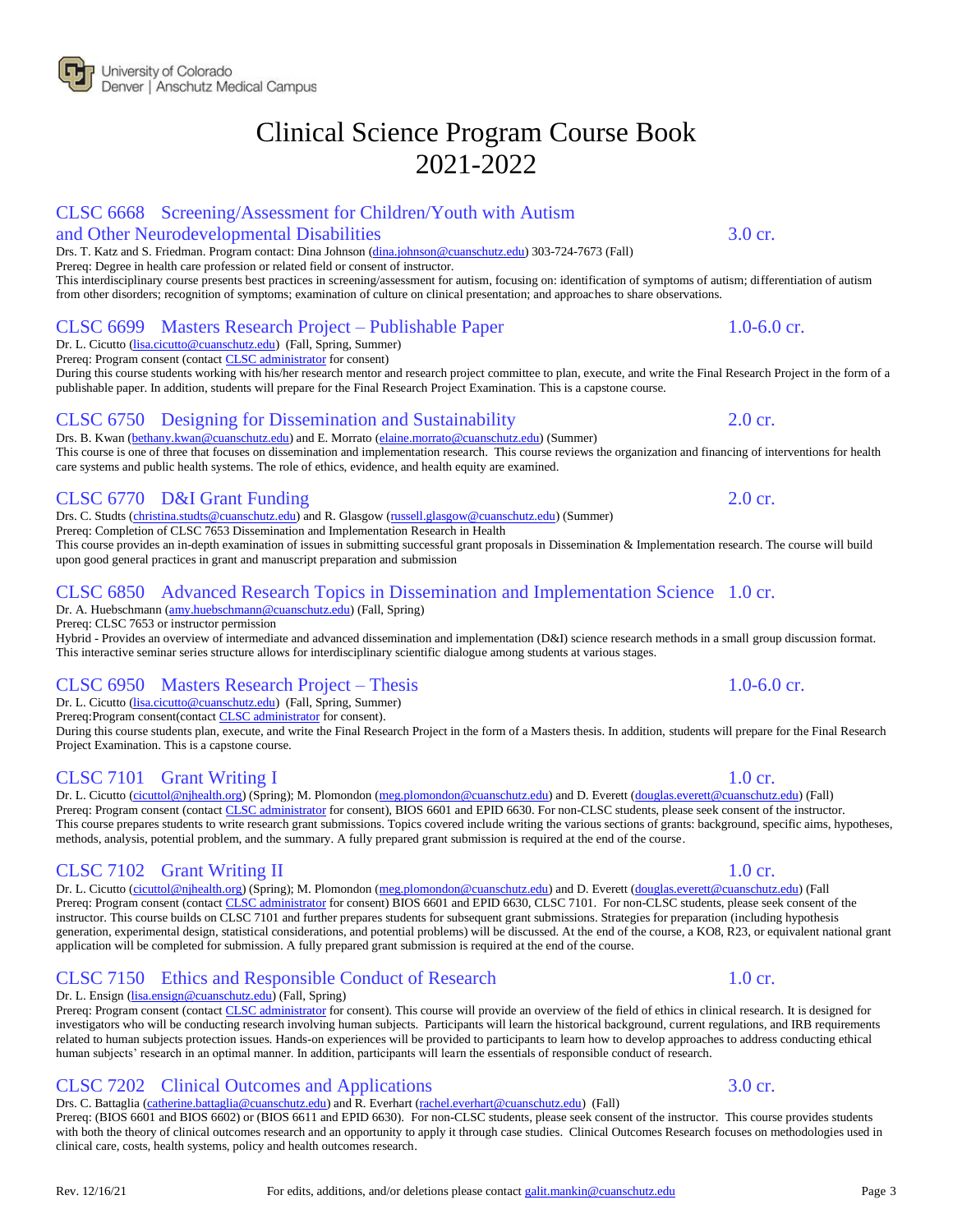# CLSC 7300 Scientific Grant Review Process: CCTSI Proposals – Doctoral 1.0 cr.

Drs. J. Maloney [\(james.maloney@cuanschutz.edu\)](mailto:james.maloney@cuanschutz.edu) and K. Nadeau [\(kristen.nadeau@cuanschutz.edu\)](mailto:kristen.nadeau@ucdenver.edu) (Spring) Prereq: Completion of required core courses in biostatistics (BIOS 6601 and BIOS 6602 or BIOS 6611 and BIOS 6612).

Students will understand and participate in the process of scientific review of human subject research protocols submitted to the University of Colorado Denver Clinical Translational Research Centers at University Hospital and The Children's Hospital.

# CLSC 7650 Guided Research Tutorial – Doctoral 1.0-3.0 cr.

Dr. L. Cicutto (lisa.cicutto@cuanschutz.edu) (Fall, Spring, Summer) Prereq: Program consent (contact **CLSC** administrator for consent), approved course plan. This is an independent study course developed by the student and appropriate faculty member based on the area of study. Students meet regularly with the selected course instructor. The student and course instructor will develop a course plan prior to registration of the course.

# CLSC 7653 Dissemination and Implementation Research in Health 3.0 cr.

Drs. B. Rabin [\(borsika.rabin@cuanschutz.edu\)](mailto:borsika.rabin@cuanschutz.edu) and C. Studts [\(christina.studts@cuanschutz.edu\)](mailto:christina.studts@cuanschutz.edu) (Fall) Prereq: Program consent (contact [CLSC administrator](mailto:galit.mankin@cuanschutz.edu) for consent)

Introduces dissemination and implementation (D&I) research and practice in the context of health (i.e., translational research in health).

# CLSC 7663 Context and Adaptation in Dissemination & Implementation Research 2.0 cr.

Drs. C. Studts [\(christina.studts@cuanschutz.edu\)](mailto:christina.studts@cuanschutz.edu) and B. Rabin [\(borsika.rabin@cuanschutz.edu\)](mailto:borsika.rabin@cuanschutz.edu) (Spring) Prereq: CLSC 7653 Dissemination and Implementation Research in Health; Program consent (contac[t CLSC administrator](mailto:galit.mankin@cuanschutz.edu) for consent) This course covers concepts, frameworks, and methods for understanding and assessing context and guiding adaptations as relevant to dissemination and implementation (D&I) health research and practice.

### CLSC 8990 Doctoral Thesis 1.0-10.0 cr.

Dr. L. Cicutto [\(lisa.cicutto@cuanschutz.edu\)](mailto:lisa.cicutto@cuanschutz.edu) (Fall, Spring, Summer)

Prereq: Program consent(contact **CLSC** administrator for consent)

This course involves the student working with his/her research mentor and research project committee to develop, design and execute a clinical science doctoral study as well as to write up the project as a thesis. This course is the capstone to the PhD degree. Work may be associated with preparing for the written and oral component of the thesis defense examination.

# <span id="page-3-0"></span>**REQUIRED CORE COURSES**

### BIOS 6601 Applied Biostatistics I 3.0 cr.

Applied biostatistical methods including descriptive and statistical inference; odds ratio and relative risk, probability theory, parameter estimation, tests for comparing statistics of two or more groups, correlation and linear regression and overviews of: multiple and logistic regression and survival analysis.

### BIOS 6602 Applied Biostatistics II 3.0 cr.

### Prereq: BIOS 6601. A continuation of BIOS 6601 extending the basic principles of descriptive and inferential statistics to modeling more complex relationships using linear regression, logistic regression, Poisson regression, and Cox regression. The statistical package SAS is used extensively.

### BIOS 6611 Biostatistical Methods I 3.0 cr.

Restrictions: Enrollment in ColoradoSPH PhD, MS or DrPH program. Prereq: Calculus 1 and 2 with at least a B; a previous course in applied probability and statistics with at least a B; coursework or experience with a statistical package (e.g. SAS, R, Stata, SPSS); linear algebra is highly recommended and will be used extensively in the course; or permission of instructor. Students without this preparation, or seeking a less challenging course, should consider BIOS 6601/6602 This course in applied statistics covers simulation, random sampling, nonparametric inference for the twosample location problem; ANOVA, ANCOVA, and multiple linear regression. Matrix notation, R and SAS are used.

### BIOS 6612 Biostatistical Methods II 3.0 cr.

Prereq: BIOS 6611. This is a continuation of BIOS 6611 covering univariate linear modeling and emphasizing multiple regression and analysis of variance. Logistic regression and methods for correlated data are also covered. Matrix algebra and the statistical package SAS will be used.

### BIOS 6648 Design and Conduct of Clinical Research 3.0 cr.

Prereq: BIOS 6601 or BIOS 6611 or consent of instructor. Design and conduct of clinical research studies. Intended for non-biostatistics students. Topics include specifying the research question, study endpoints, study populations, study interventions, sample size evaluation, and choice of comparison groups. Common study designs and methods for study conduct are described.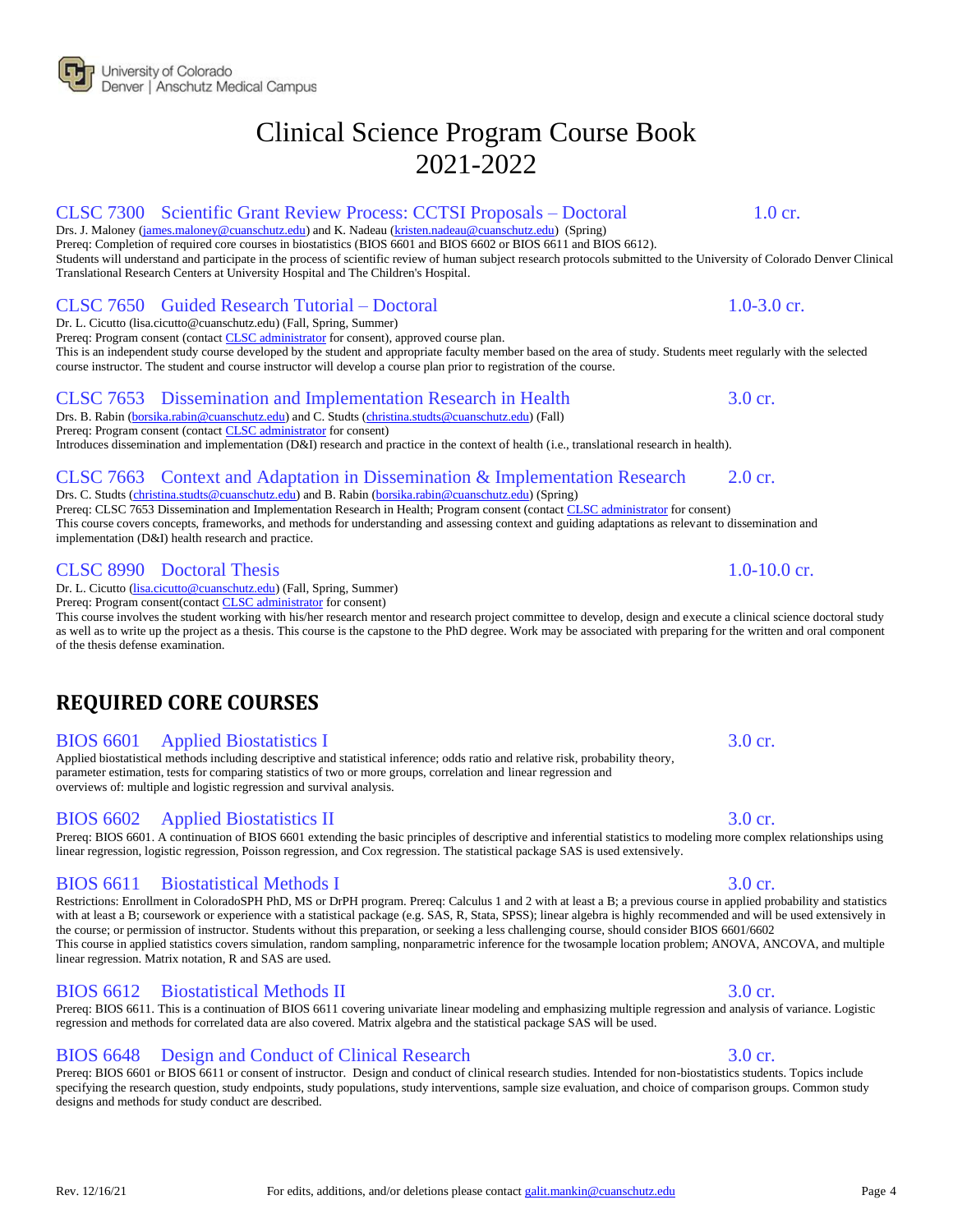# EPID 6626 Research Methods in Epidemiology 3.0 cr.

Prereq: BIOS 6601, BIOS 6680,EPID 6630. Principles, concepts and methods for conducting ethical, valid and scientifically correct observational studies in epidemiological research are the focus of this class. Lectures and practical experience reinforce hypothesis formulation, study design, data collection and management, analysis and publication strategies.

# EPID 6630 Epidemiology 3.0 cr.

<span id="page-4-0"></span>This course provides an introduction to descriptive and analytic methods in epidemiology and their application to research, preventive medicine and public health practice.

# **REQUIRED TRACK COURSES**

# BIOS 6680 Data Management Using SAS 3.0 cr.

### Students will learn how to use SAS software for data management to prepare data for analyses. Main topics include importing and exporting data, variable and dataset manipulations. Introductions to producing reports, basic statistics, figures and SAS macros are also covered.

### EPID 6631 Analytical Epidemiology 3.0 cr. Prereq: EPID 6630 and BIOS 6601 or BIOS 6611

This course will provide the fundamental analytical skills for assessing and reporting disease status, determinants of disease and their impact on public health. Students will learn methods of determining rates of disease occurrence, measures of associations between exposures and disease, and techniques for identifying and correcting for misclassification, effect modifiers and confounders. This is a skill-building course. BIOS 6680 is not a prerequisite but is strongly encouraged.

# HLTH 6071 Introduction to Health Information Technology 3.0 cr.

Examines what needs transforming in healthcare to improve value, safety, and appropriateness of care, and what the role of IT is in that transformation. IT also examines the challenges of cultural change and IT strategy in succeeding with clinical information projects. Differences between installation, implementation, transition and actual transformation are suggested, and methods for managing subcultures in healthcare (IT, clinical, administrative) are reviewed.

# HLTH 6072 Management of Healthcare Information Technology 3.0 cr.

Provides an introduction to the management of information technology in healthcare. A description of information processing, the origin, content, evolution of healthcare information systems, and the methodologies deployed to acquire and manage information requirements are discussed.

# HSMP 6604 Health Care Economics 3.0 cr.

Uses economic theory to analyze and understand the US health care system. Topics include: Demand and supply of health and health care, health insurance, hospital, pharmaceuticals, and physicians. Analyzes institutional and legal incentives that affect physician, patient, and insurer decision-making.

# HSMP 7010 Foundations in Health Services Research 1.0 cr.

Restriction: Permission of instructor required

Introduces students to the academic health services research literature. This seminar course requires students to participate in small seminars led by faculty on different health services research topics plus attending larger HSMP departmental seminars. Evaluation is based on weekly papers.

# HSMP 7607 Methods in Health Services Research I 3.0 cr.

Prereq: BIOS 6611

The first of a two-course sequence in empirical methods in health services research. The statistical theory underlying basic empirical methods and the thoughtful implementation/practice of these methods is emphasized. Topics covered include: OLS, Gauss-Markov assumptions, logit/probit. Stata will be used.

# HSMP 7609 Methods in Health Services Research II 3.0 cr.

Prereq: HSMP 7607, enrolled in PhD or DrPH or permission of instructor.

Students will learn how to specify and estimate econometric models to test theory-driven hypotheses. The course builds on HSMP 7607 and covers advanced methods related to panel/longitudinal, multinomial, survival, and count data models. Stata software will be used.

# HSMP 8990 Doctoral Thesis – Health Systems Management and Policy 1.0-10.0 cr.

Restriction: Permission of instructor. Doctoral thesis work in Health Systems Management and Policy.

# NURS 6289 IT Systems Life Cycle 4.0 cr.

Prereq: Minimum of one informatics course or permission of instructor.

This course focuses on a structured approach to information system development and implementation. The course addresses the five phases of the life cycle: planning, analysis, design, implementation and evaluation.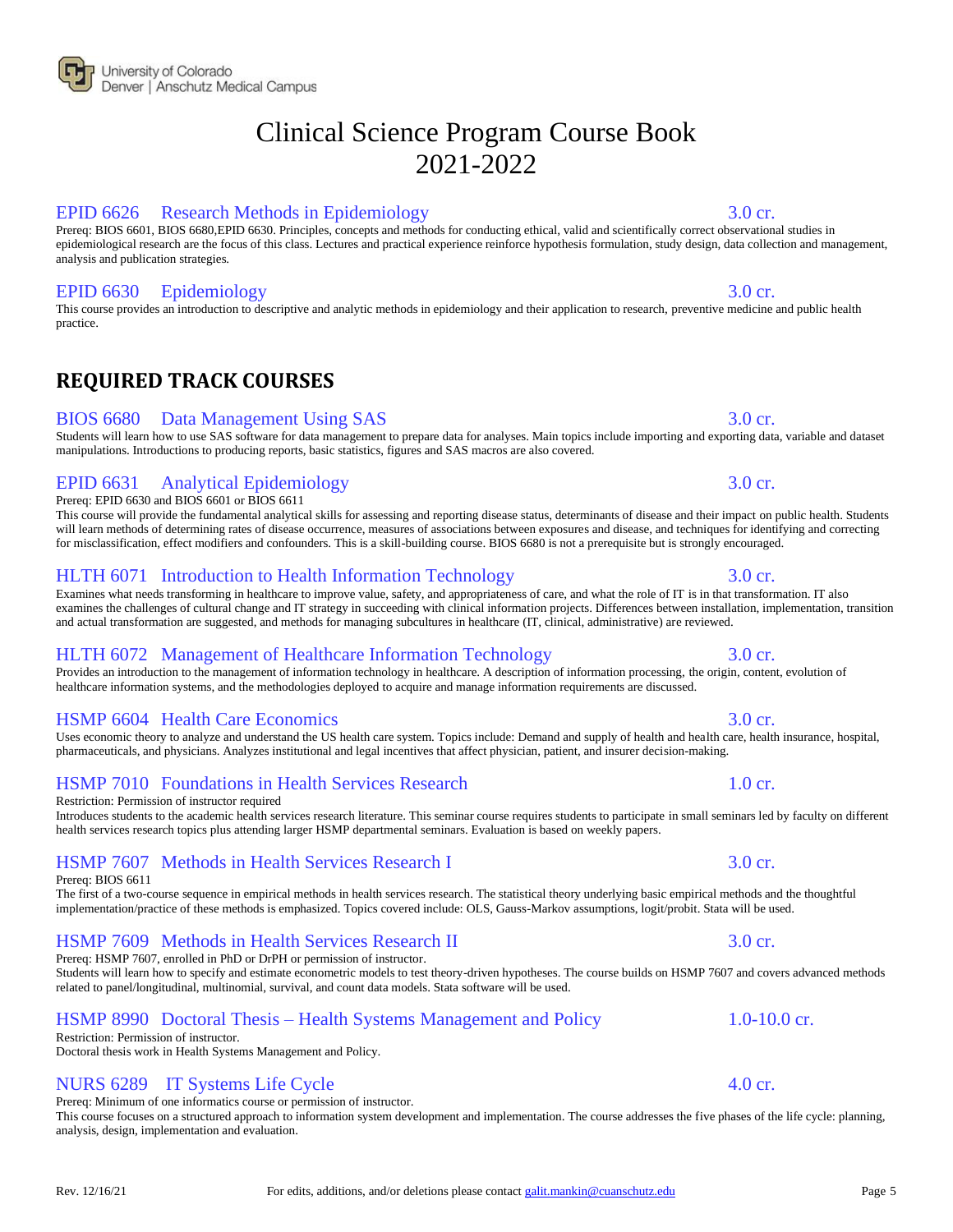### NURS 6293 Database Management Systems 3.0 cr.

Dr. D. Skiba [\(diane.skiba@cuanschutz.edu\)](mailto:diane.skiba@cuanschutz.edu) 303-724-8527

Prereq: NURS 6304 or permission of instructor.

An interdisciplinary course focused on design and application challenges in database management systems. Concepts of database modeling, querying, and reporting are explored. Students apply database concepts to clinical registries and Meaningful Use queries.

### PUBH 6600 Foundations in Public Health 2.0 cr.

<span id="page-5-0"></span>This course examines the historical and conceptual bases of public health, the key issues and problems faced by the public health system, and the tools available for the protection and enhancement of the public's health.

# **SUGGESTED ELECTIVE COURSES**

(for additional electives please see https://www.cuanschutz.edu/registrar/course-books)

### BIOL 5064 Cell Biology of Disease 3.0 cr.

Builds on the foundations laid in the prerequisite courses. How alterations in membrane transport, autophagy, mitochondria, lysosomes, cilia, unfolded protein response and autophagy lead to major human diseases. A major emphasis is the control and integration of cellular activities. Restriction: Restricted to degree-granting graduate programs. Cross-listed with BIOL 4064.

# BIOL 5125 Molecular Biology Lab 3.0 cr.

Provides hands-on experiences in molecular biology and an appreciation for using the tools of molecular biology to study biological systems. Emphasis is placed on DNA cloning, PCR, mRNA and protein detection in the context of gene editing. Experimental design and the theories underlying the techniques are also discussed. Restriction: Restricted to degree granting graduate programs on the downtown campus as well as the School of Medicine on the Anschutz Medical campus. Cross-listed with **BIOL 4125**. Term offered: spring.

### BIOL 5126 Molecular Genetics 3.0 cr.

Examines molecular techniques and their application to experimental genetics, specifically organization and mapping of genomes, application and model systems in defining hereditary components of disease, and mechanisms of identifying mutations and their implications for disease. Also addresses application of recombinant DNA technology. Restriction: Restricted to degree-granting graduate programs. Cross-listed with **BIOL 4126**.

### BIOL 5134 Human Genetics 3.0 cr.

Advanced survey of the current status of the field. Emphasis on understanding, diagnosis and treatment of genetic disease and on the impact of molecular biology on human genetics. Restriction: Restricted to degree-granting graduate programs. Cross-listed with BIOL 4134.

### BIOL 5144 Medical Microbiology 3.0 cr.

Provides an understanding of the relationship between pathogenic organisms and their host. Emphasis is placed on the area of medical bacteriology, with attention given to mechanisms of pathogenesis, genetics of disease, serology and treatment. Restriction: Restricted to degree-granting graduate programs. Cross-listed with BIOL 4144.

### BIOL 5165 Neurobiology 3.0 cr.

# BIOL 5475 Mechanisms of Human Pathology 3.0 cr.

Restricted to degree-granting graduate programs. Cross-listed with BIOL 4165.

Restricted to degree-granting graduate programs. Cross-listed with BIOL 4550.

Studies physiological, cellular and biochemical processes in human diseases, with particular focus on non-communicable diseases such as diabetes, cardiovascular disease and diseases of aging such as osteoporosis and macular degeneration. Prereq: Graduate standing or permission of instructor. Cross-listed with BIOL 4475.

Overview of neuroscience, covering the cellular basis of neuronal activity, muscle, sensory structures and the structure and function of the human brain. Restriction:

### BIOL 5550 Cell Signaling 3.0 cr. Lecture by faculty and student presentations cover mechanism of hormones and regulation of various cellular processes through second messenger systems. Restriction:

# BIOL 5634 Biology of Cancer 3.0 cr.

Cancer is the second leading cause of death in the United States. This course offers an overview of recent research into the causes, treatments and possible prevention of cancer. Includes a detailed look at the mechanisms of action of various oncogenes. Restriction: Restricted to degree-granting graduate programs. Cross-listed with BIOL 4634.

### BIOS 6606 Statistics for the Basic Sciences 3.0 cr.

Restrictions: Enrollment in UCD-AMC graduate program or permission of the instructor. This course is designed for those wishing to obtain a basic understanding of statistics and its applications in biological research. Students will develop statistical literacy and an ability to perform basic statistical analyses, basic graphical statistics, data summarizations, and estimation and inference using statistical software.

### Rev. 12/16/21 For edits, additions, and/or deletions please contac[t galit.mankin@cuanschutz.edu](mailto:galit.mankin@ucdenver.edu) Page 6

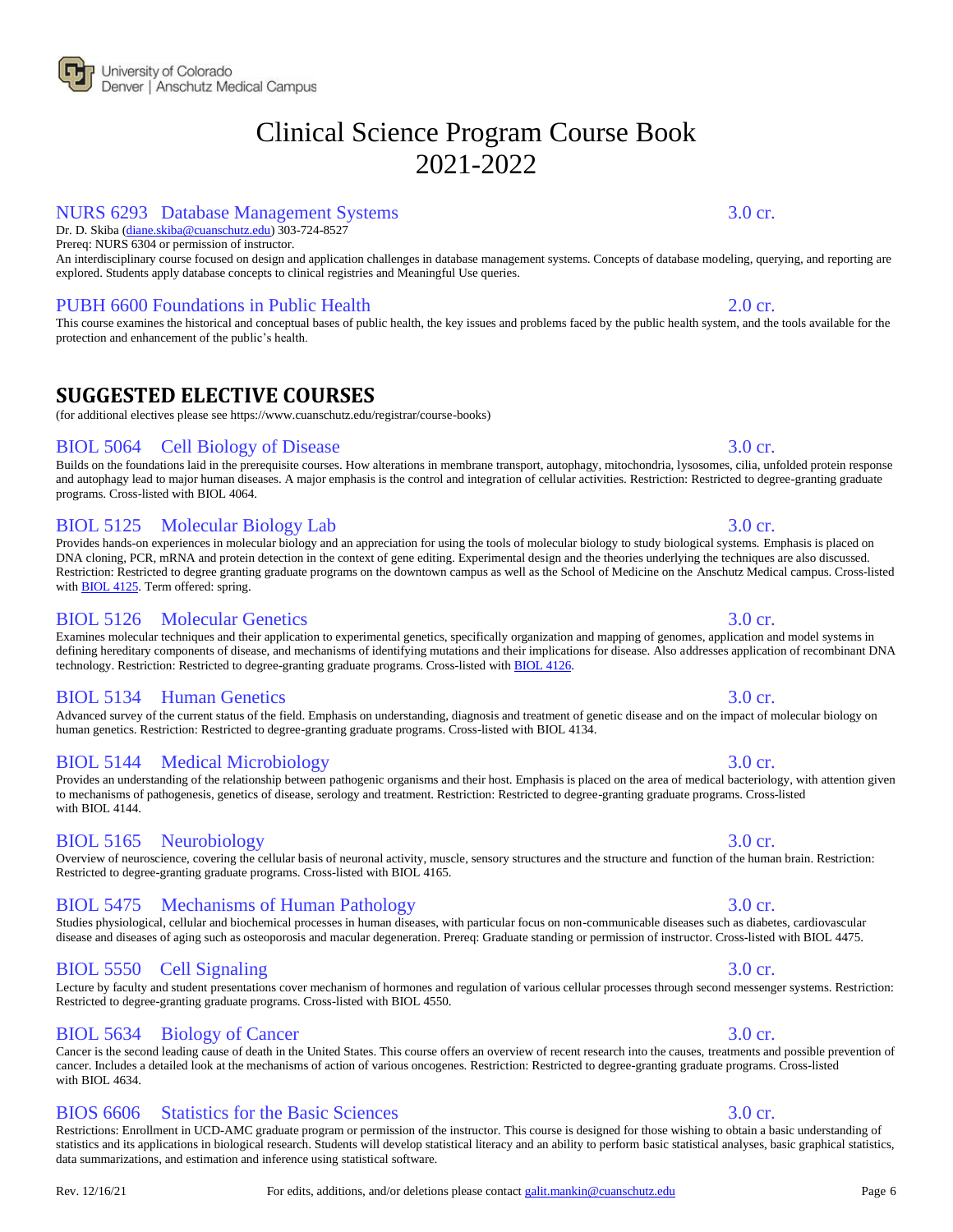### BIOS 6621 Statistical Consulting I 1.0 cr.

Coreq: BIOS 6611 and consent of instructor/program director. Students will gain experience with statistical consulting and common statistical problems and techniques encountered in consulting through a combination of real

# BIOS 6631 Statistical Theory I 3.0 cr.

Prereq: Differential and integral calculus.

This course presents an introductory coverage of the theory of discrete and continuous random variables and applications to statistical problems. Topics include probability theory, transformations and expectations, common families of distributions, multiple random variables, and properties of a random sample.

examples and consultations with investigators. Emphasis will be on methods for effective consulting and communication with investigators.

### BIOS 6632 Statistical Theory II 3.0 cr.

Prereq: BIOS 6631 and differential and integral calculus. This course covers theoretical and applied fundamentals of statistical inference. The course is a continuation of BIOS 6631. The primary topics include point estimation, hypothesis testing, interval estimation and asymptotic methods.

# BIOS 6646 Survival Analysis 3.0 cr.

Pre/Coreq: BIOS 6612 and BIOS 6632 or instructor permission. Restrictions: Offered in variable terms and years. This course covers the analysis of time-to-event data with applications to biology, medicine, and public health. Nonparametric methods for group comparisons and semi-parametric regression models will be emphasized. Parametric methods and distribution theory for survival analysis will also be included.

# BIOS 6649 Clinical Trials: Statistical Design and Monitoring 3.0 cr.

Pre/Coreq: BIOS 6612 or instructor permission. Restrictions: Offered in variable terms and years. Statistical and scientific design of clinical trials. Intended for biostatistics graduate students. Topics include scientific and statistical aspects of the research question, endpoints, treatments, sample size evaluation. A wide range of trial designs including group sequential and adaptive trial designs are covered.

# BIOS 6655 Statistical Methods in Genetic Association Studies 3.0 cr.

Prereq: BIOS 6611, BIOS 6612 (can be co-req) or equivalent graduate level (bio)statistics course with instructor consent. Proficiency in coding in statistical software R. This course is designed to give an introduction to statistical methods in genetic association studies. Topics include quantitative and population genetics concepts relevant to genetic association studies, design strategies, and analysis methods for case-control and family data.

# BIOS 7712 Statistical Methods for Correlated Data 1.0 cr.

Prereq: BIOS 6643. Restrictions: offered variable years.

This course will cover statistical models and methods for serially correlated data, including autoregressive models, Markov models, and Markov chain Monte Carlo methods.

# BIOS 7713 Statistical Methods for Missing Data 1.0-2.0 cr.

Prereq: BIOS 6643. Restrictions: offered variable years

This course covers methodological research being carried out for longitudinal studies with missing data. Topics may include missing data mechanisms, non- ignorable missing data, multiple imputation, mixture models and sample size determinations. 1 credit or 2 credit course versions offered in variable years.

### CBHS 6610 Social and Behavioral Factors in Health 3.0 cr.

### Considers social, behavioral, and cultural factors that affect the health of individuals and populations, and contribute to health disparities. Development, implementation and evaluation of programs and policies to promote and sustain healthy environments and lifestyles are examined. Online in summer.

### CBHS 6611 Foundations of Health Behavior 3.0 cr.

Course will cover basic theories, concepts, models from a range of social/behavioral disciplines used in public health research and practice. Applications of theoretical frameworks in specifying multiple targets and levels of intervention to public health research will be addressed.

# CBHS 6612 Methods in Research and Evaluation 3.0 cr.

Prereq: BIOS 6601. EPID 6630 recommended prior to this course. Course covers social science research methods, including qualitative/quantitative research designs, data collection, and program evaluation (formative, process,

### CBHS 6620 Survey Research 3.0 cr. Course examines survey research methodology, including face-to-face, telephone, mail and Internet surveys, includes: developing and ordering questions; formatting; reliability and validity; sampling; implementation; maximizing response rate; data issues; survey ethics and reporting.

# CBHS 6624 Community Health Assessment 3.0 cr.

Prereq: EPID 6630 and either CBHS 6610 or CBHS 6611.

outcome), to assess effectiveness of public health programs.

Course teaches how to assess the social, cultural, economic, physical and environmental components of population health. Students use national/local demographic and health data. Includes working with community clients and off-campus community-based fieldwork.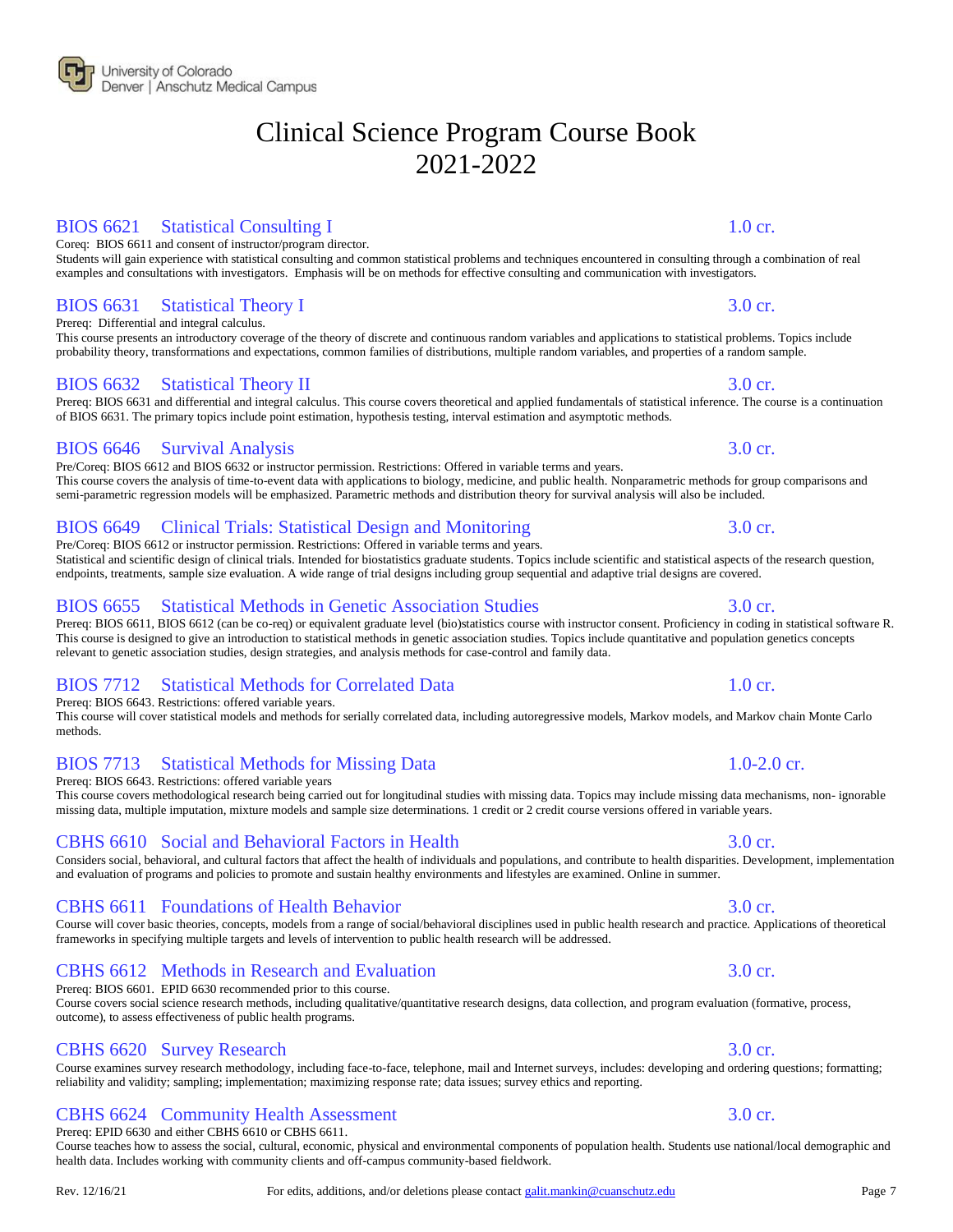# CPBS 7655 Statistical Methods in Genetic Association Studies 3.0 cr.

Prereq: BIOS 6612 or permission of instructor.

This course is designed to give an introduction to statistical methods in genetic association studies. Topics include an introduction to population genetics topics relevant to genetic association studies, design strategies and analysis methods for case-control and family data. Cross-listed: BIOS 6655.

# CPBS 7659 Statistical Methods in Genomics 3.0 cr.

Prereq: BIOS 6611 or equivalent graduate level statistics course with consent of instructor. This course will give an introduction to statistical methods for analyzing molecular sequences and genomic data. Topics include hidden Markov models for sequence alignment, molecular evolution and gene expression data analysis.

Cross-listed Course: BIOS 6659 (sponsoring department)/BIOS 7659.

# CPBS 7660 Analysis of Genomics Data Using R and Bioconductor 2.0 cr.

Pre/Coreq: BIOS 6602 or 6612, or consent of instructor

This course provides students with hands on experience in solving real life biological problems using the statistical software R and Bioconductor. Students will work and communicate with participating researchers and clinicians on their case studies of genomics data.

# CPBS 7711 Methods and Tools in Biomedical Informatics 4.0 cr.

Prereq: Permission of instructor.

An introduction to the theory and practice of bioinformatics and computational biology. Topics include: the analysis of macromolecular sequences, structures, gene expression arrays, proteomics, and management of the biological literature. Cross-listed: PHCL 7611(non-sponsor).

# DPTR 5151 Motor Control & Motor Learning 2.0 cr.

This course presents the foundation of motor learning and control as it applies to optimal movement across the lifespan. Emphasis is on variables related to task composition, the environment and augmented information that enhance practice of motor skills. These principles are applied to physical therapist practice.

# DSEP 6000 Academic Writing for Doctoral Students 1.0 cr.

Tailored for graduate students in education. Focuses on techniques for improving academic writing, particularly planning, organizing, drafting, revising, and editing papers, i.e. course assignments, portfolio products, doctoral proposals or dissertation chapters. Prereq: Admission to doctoral program. Repeatable. Max Hours: 3 Credits.

# EHOH 6614 Occupational and Environmental Health 3.0 cr.

Students will learn about the relationship between the environment, workplace and health. Topics include facets of industrial hygiene, air and water pollution, radiation monitoring, toxicology, occupational medicine, policy, environmental justice and sustainability. Methods include risk assessment, GIS and epidemiology.

# EHOH 6616 Environmental & Occupational Toxicology 3.0 cr.

Prereq: EHOH 6614.

Presents an overview of information needed to assess the relationship between the environment, workplace and health. Topics include facets of industrial hygiene, air and water pollution, radiation monitoring, toxicology studies, clinical occupational medicine and biologic monitoring.

# EHOH 6617 Environmental & Occupational Epidemiology 3.0 cr.

Prereq: EHOH 6614

Overall goal of course is to provide a background in epidemiology of diseases related to environmental and/or occupational exposures. Application of epidemiologic research methods to determine and prevent such diseases will be discussed.

# EHOH 6618 Environmental Health Policy and Practice 3.0 cr.

Prereq: EHOH 6614

Examine the environmental policy-making and planning and regulatory and non-regulatory approaches to controlling environmental hazards. A wide variety of topics will be introduced with cross-disciplinary perspectives ranging from water and air to the built environment and climate change..

### EHOH 6619 Environmental Exposures and Health Effects 3.0 cr.

### Prereq: EHOH 6614 Coreq: EPID 6630.

This course integrates earth sciences, exposure sciences and biological sciences to understand conditions and circumstances of recent env/occ exposure events, the methods to assess exposures; and related health impacts. Case studies and laboratory exercises are used to guide instruction.

# EPID 6622 Cancer Prevention and Control 2.0 cr.

Prereq: EHOH 6414, EPID 6630 Restriction: Offered in variable years Course provides overview of preventable cancers, epidemiology and contributing factors. Phases of cancer control research and appropriate methodologies are discussed. Basic principles of intervention development are reviewed. Psychosocial issues related to cancer are discussed. Students research topic related to course.

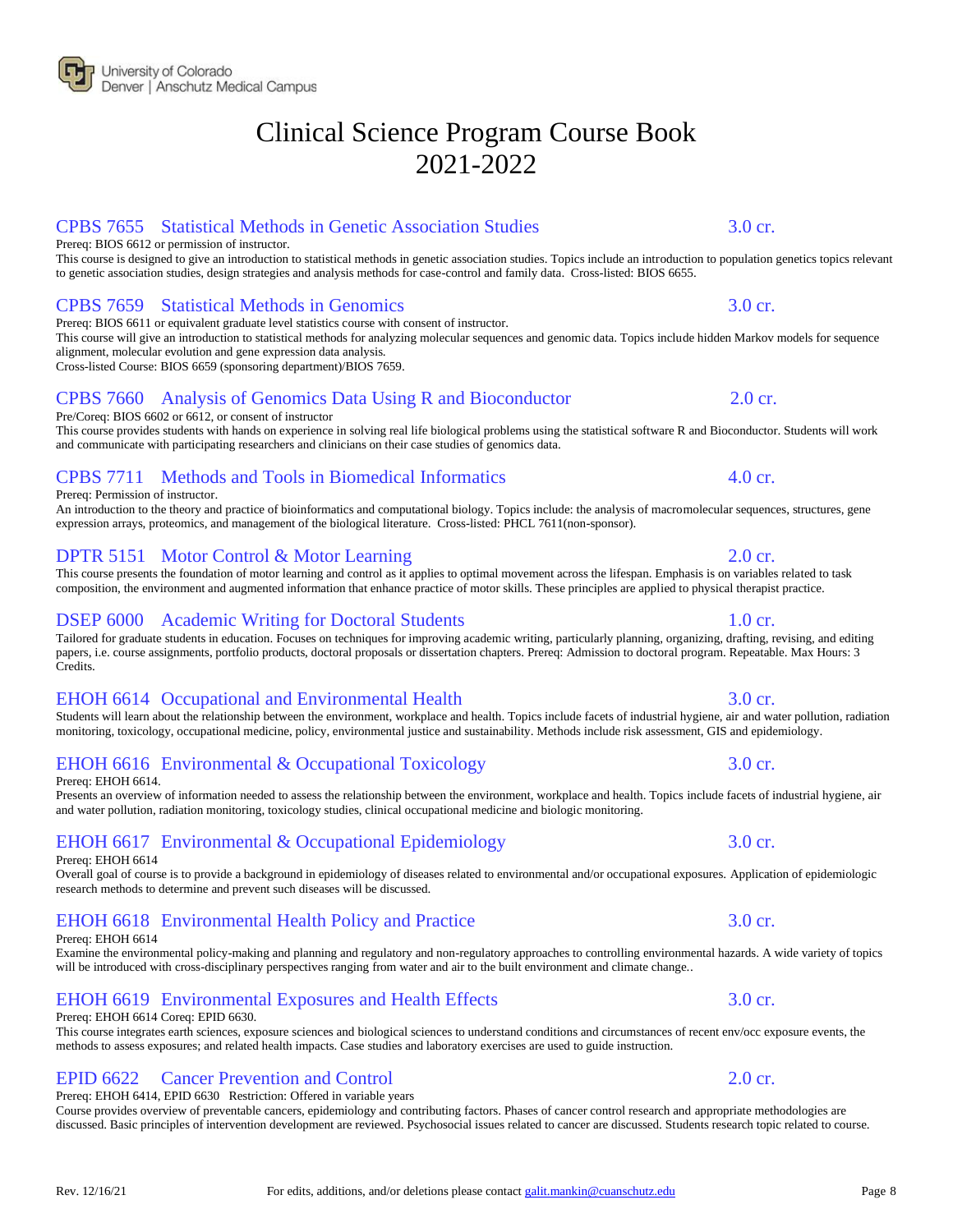# EPID 6629 Clinical Epidemiology 2.0 cr.

Prereq: EPID 6630 Restriction: Offered in variable years.

This course provides an overview of the design, conduct and appraisal of clinical research. Topicsinclude study design, issues in randomized trials, measurement error, assessment of diagnostic and screening tests, measurement of health-outcomes, meta-analysis and use of questionnaires.

# EPID 6635 Infectious Disease Epidemiology 2.0 cr.

Prereq: EPID 6630.

This overview course covers a broad range of topics including basic epidemiologic concepts, vaccines, emerging pathogens, hospital infection control, foodborne illness and outbreaks. Specific pathogens are also reviewed due to their public health importance or their ability to demonstrate important epidemiologic principles.

# EPID 6636 Chronic Disease Epidemiology 3.0 cr.

Prereq: EPID 6630; Restriction: Offered in odd years.

The epidemiology of major chronic diseases of Western countries will be reviewed including heart disease, cancer, stroke, diabetes, neurological diseases, and selected other conditions. Methodologic issues related to the study of these diseases, disease surveillance and strategies for prevention will also be covered.

# EPID 6637 Injury & Violence Epidemiology and Prevention 2.0 cr.

Prereq: EPID 6630 or permission of Instructor. Restriction: Offered in even years. Students will learn the major causes of and risk factors for injuries and violence, identify and use key data sources to characterize injury problems, develop and evaluate injury control and prevention strategies, critically analyze literature and explore injury related research questions.

# EPID 6638 Global Cardiovascular Epidemiology 2.0 cr.

Prereq: EPID 6630. Restriction: Offered variable terms and years

A review of the major issues in global cardiovascular disease epidemiology, including trends, the extent of the disease nationally and internationally, implications of major epidemiologic studies, and strategies for prevention. Emphasis of the course will be on review and interpretation of the cardiovascular epidemiology literature.

### EPID 6646 Introduction to Systematic Reviews 1.0 cr.

Prereq: EPID 6630, or permission of instructor. ; Restriction: Offered in variable years Introduces methods of conducting systematic reviews to identify the best available evidence about health and public health interventions. Topics will include the design and implementation of reviews, publication bias, search strategies, meta-analysis and reporting results through the Cochrane library.

# EPID 7632 Advanced Epidemiology 2 3.0 cr.

Prereq: EPID 6630, EPID 6631, BIOS 6601

This is an advanced course on epidemiologic methods designed to improve the student's ability to conduct and interpret observational epidemiologic studies.

# EPID 7640 Genetic Epidemiology 2.0 cr.

Prereq: EPID 6630, BIOS 6601. Restriction: Offered in variable years.

This course will be a problem-based class, covering basic genetic principles and teaching epidemiologic methods employed in the investigation of the genetic susceptibility to chronic disease.

### EPID 7911 Epidemiologic Field Methods 1.0-4.0 cr.

Prereq: EPID 6626, EPID 6630, EPID 6631, EPID 6632, BIOS 6611, BIOS 6612. Course Restrictions: Enrollment in Epidemiology PhD Program or permission of Instructor.

Ph.D. students have the opportunity to work with faculty on current epidemiologic projects to develop skills in field research, proposal writing, budget development, staff hiring and training, protocol and instrument development and implementation, and specific methods topics.

# EPID 7915 Analytic Methods in Epidemiology 1.0-4.0 cr.

Prereq: EPID 6626, EPID 6630, EPID 6631, EPID 6632, BIOS 6601/BIOS 6602 or BIOS 6611/BIOS6612. Course Restrictions: Permission of instructor is required. Advanced treatment of techniques in the analysis of epidemiological studies, including longitudinal, time-dependent, survival data, causality, missing data,

etc. Students will analyze data sets currently on file using contemporary epidemiological methods.

# HMGP 7600 Survey of Human Genetics 3.0-4.0 cr.

### Survey of human genetics, including Mendelian and other types of inheritance, chromosomes and cytogenetics, molecular and biochemical basis of genetic disease, quantitative genetics and gene mapping, developmental and cancer genetics, clinical genetics, and genetic screening and prenatal diagnosis.

# HSMP 6602 Health Equity 3.0 cr.

Addresses health inequities affecting the poor, racial and ethnic minorities, prisoners, rural residents, disabled, GLBTI and other populations. The course studies: 1) measurement/data issues in health inequity research; 2) institutionalized, personally mediated and internalized causes; and 3) solutions/challenges.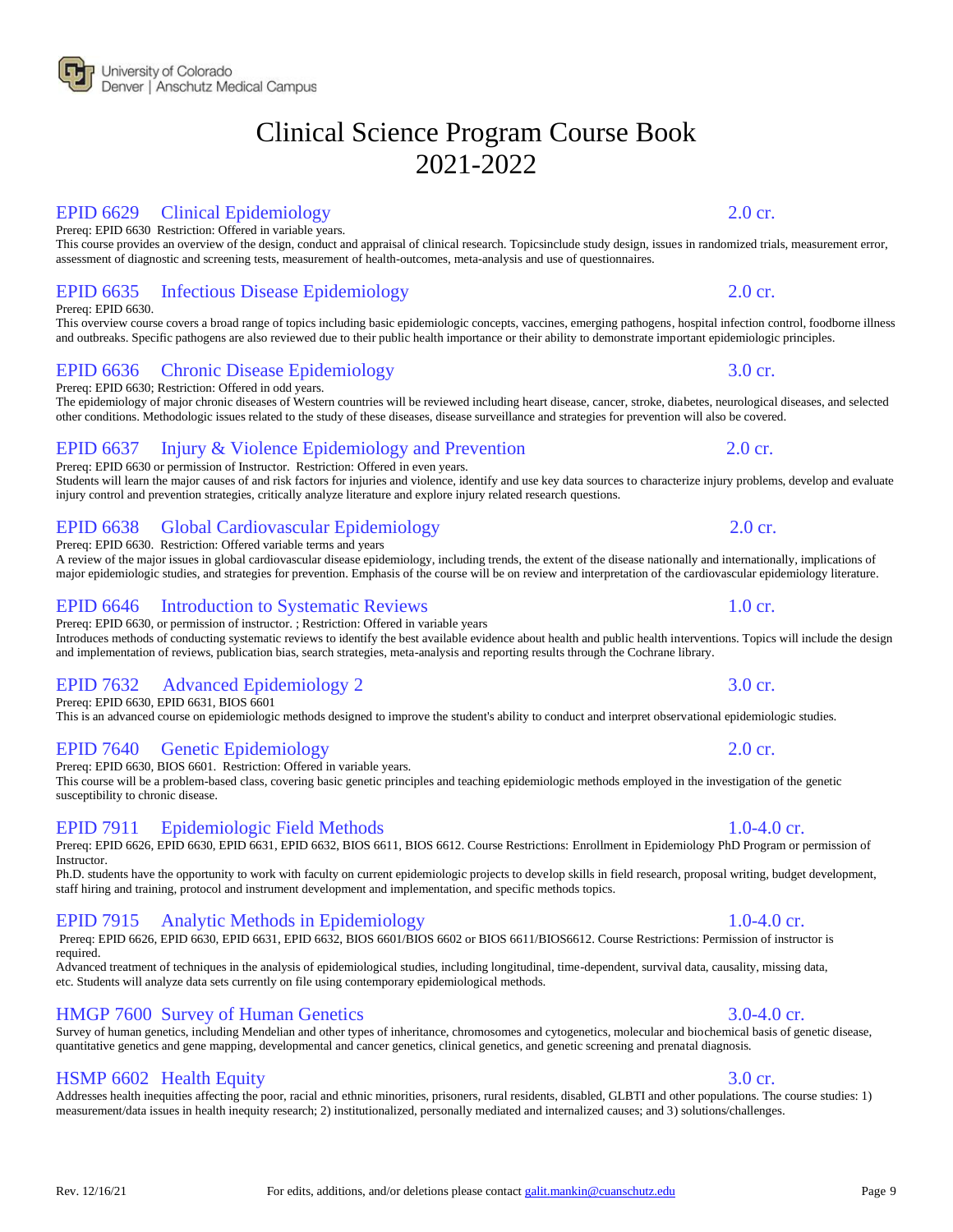

### HSMP 6605 Health Policy 3.0 cr.

Course focuses on important U.S. health policy issues and analysis, implementation, and communication skills for the practice of health policy. Evaluation is based on in-class labs, group projects, and analysis paper of a health policy case example.

### HSMP 6606 Public Health Administration 2.0 cr.

Course provides an introduction to public health management and administration. Components aim to stimulate interactions around important problems and issues including managerial decision-making and increasing practical knowledge, tools, and strategies required by organizational decision-makers. Business plans are produced.

### HSMP 6608 Ethical and Legal Issues in Public Health 2.0 cr.

Course explores the legal and ethical dimension of public health. It focuses on topics that generate legal and ethical controversies, including governmental duties to protect citizens, nature and extent of the government's ability to regulate conduct, and responses to epidemics.

### HSMP 6609 Cost Benefit and Effectiveness in Health 2.0 cr.

Prereq: HSMP 6604 or permission of instructor.

Introduces students to the basics of economic evaluations of health care interventions or technology. Economic evaluations provide a method to assimilate different cost and health outcomes associated with medical treatments into a common metric.

### HSMP 6616 Introduction to Health Policy Analysis and Communication 1.0 cr.

their function and repair, integrated with 2) common diseases, current therapies, and their mechanistic basis.

Introduces a framework for systemically and critically evaluating the health policy literature. Reviews effective oral and written communication skills for presenting policy analyses. Evaluation is based on a written analysis of a policy paper of the student's choosing.

### IDPT 7200 Scientific Writing for Doctoral Students 2.0 cr.

Restrictions: Must have passed preliminary examination; permission of instructor. Scientific writing course for students engaged in research. Focuses on critical thinking, analytical writing, and oral presentation. Taught as a writing workshop, the course emphasizes effective communication with both professional and non-technical audiences.

# IDPT 7646 Tissue Biology and Disease Mechanism 3.0 cr.

Prereq: IDPT 7811, IDPT 7812, IDPT 7813, IDPT 7814, IDPT 7815 (BIOM Sci Core Courses). This course provides an overview of organ systems and disease through 1) a survey of the major systems, including the cellular and molecular mechanisms underlying

### IMMU 7662 Immunology 6.0 cr.

This course covers the basic principles of the immune system. Included are discussions on (i) the innate and adaptive immune responses, (ii) the molecular and cellular basis of immune specificity and (ii) aspects of clinical immunology.

### IPHY 7801 Molecular Mechanisms of Reproductive Endocrinology and Metabolism 3.0 cr.

Prereq: Core Courses IDPT 7811, 7812 , 7813, 7814, 7815. Restrictions: CU-AMC grad students; others by permission of the Course Director. Endocrine systems will be covered from the molecule to the systems level. Pituitary secretions actions/ regulation, regulation of water, ion, calcium balance, regulation of metabolism including insulin secretion/action will be discussed, the context of normal physiology, the mechanisms of endocrine dysfunction

### MICB 7701 Molecular Virology and Pathogenesis 3.0 cr.

Prereq: MICB 7706, MICB 7705 are desirable but not required. Restrictions: Permission of Instructor. Topics in this course include viral structure and genome organization, replication and expression of viral genomes, mechanism of action of tumor viruses, molecular aspects of virus-host cell interactions, animal models of infectious diseases and pathogenesis of human viruses.

### MICB 7703 Molecular Mechanisms of Bacterial Disease 3.0 cr.

Prereq: Recommended Fundamentals of Microbiology Restrictions: Permission of the instructor.Course focuses on molecular processes that bacteria utilize to cause disease in humans. The course content will use specific examples from pathogenic bacteria to illustrate common virulence mechanisms utilized to initiate, maintain and survive interactions with host cells.

### MICB 7704 Host Response to Infectious Disease 1.0 cr.

### Prereq: Biomedical Core Courses.

This interactive graduate course, which provides an overview and specific examples of the host response to infectious disease. Current research and future directions in the field are discussed. Students are assessed via presentations, participation, and an exam.

### MICB 7705 Medical Microbiology 4.0 cr.

Prereq: Recommended Fundamentals of Microbiology. Restrictions: Permission of the instructor. Cross-listed: IDPT 6004. The course will focus on Microbiology, Infectious Diseases. Course content will focus on: pathogenicenic bacteria, viruses, fungi, parasites; emphasis on microbial virulence determinants, host-pathogen interactions emphasizing host immune responses, signs, symptoms of disease presentation, epidemiology, and diagnosis of infectious diseases.

### Page

10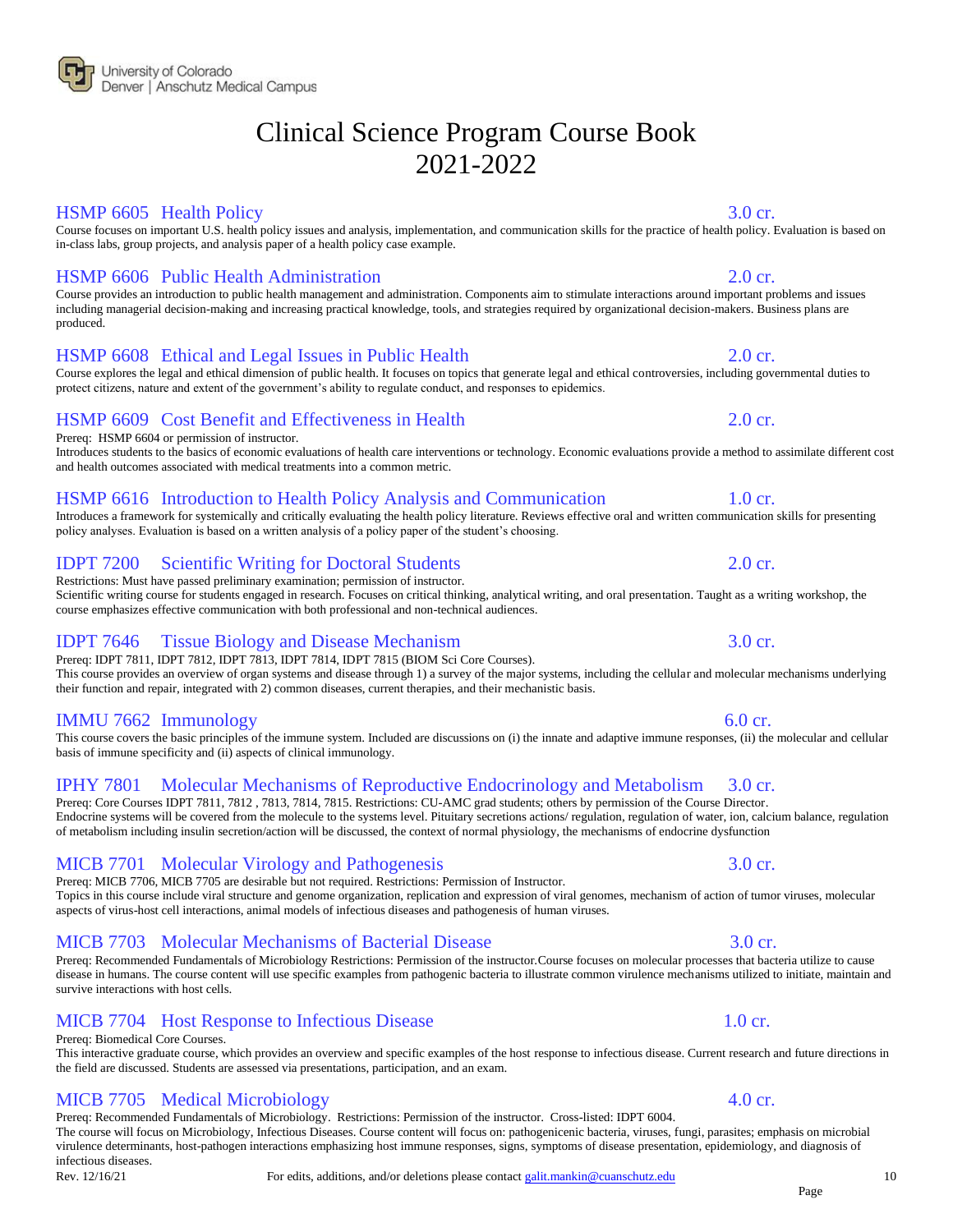### NRSC 7600 Cellular & Molecular Biology 3.0 cr.

A comprehensive, in-depth, discussion-based course intended for candidates for the PhD in Neuroscience. Topics include ion channel structure and function, ionic basis of the resting and action potential, and the biochemistry and physiology of direct and indirect synaptic transmission.

# NRSC 7610 Fundamentals of Neurobiology 3.0 cr.

Prereq: NRSC 7600 or equivalent at the discretion of the instructors.

This course will provide basic knowledge on the structure and function of the nervous system. The lectures will be supplemented by discussion of primary research literature in neurobiology.

# NURS 6274 Semantic Representation 3.0 cr.

Introduces the concept of classifying nursing phenomena to facilitate data management and retrieval. Topics include: minimum data sets, nursing language, classification systems and vocabularies, and relates each topic to nursing practice, administration, and research.

# NURS 6279 Knowledge Management 3.0 cr.

Prereq: Minimum of one informatics course or permission of instructor.

The need for knowledge discovery, distribution, and management in clinical settings is examined. Knowledge Management techniques (probabilistic/statistical models, machine learning, data mining, queuing theory, computer simulation) are examined. The specification of a knowledge management comprehensive system for healthcare is developed.

# NURS 6284 Digital Tools for Connected Health 3.0 cr.

legal, ethical, social and policy issues within the context of connected health.

# NURS 6285 HCI Design Principles 3.0 cr.

Examines the relationship of interface design to effective human interaction with computers. This course examines principles, theory and models to design and evaluate optimal interfaces to promote human computer interaction in health care informatics applications. Online course skills.

# NURS 6286 Foundations Informatics 3.0 cr.

This introductory course focuses on core concepts, skills, tools that define the informatics field and the examination of health information technologies to promote safety, improve quality, foster consumer-centered care, and efficiency.

# NURS 6794 Decision Support and Data Management 3.0 cr.

### This course focuses on decision making models and their application using diverse data sources for high quality and safe care delivery. Decision support tools used in various health settings will be explored

# PHSC 7310 Fundamentals of Pharmaceutical Sciences 3.0 cr.

Cross-listed: TXCL7310

Core course explores key aspects of Pharmaceutical Sciences. Major themes will focus on macromolecular interactions, pharmaceutics, pharmacokinetics, pharmacodynamics, apoptosis, signal transduction and immunology. Critical thinking and problem solving skills will be emphasized via lectures, discussions, and computer-based data analyses.

# PHOR 7611 Applied Cost-Effectiveness Modeling 4.0 cr.

Prereq: HSMP 6609 Cost Benefit/Cost Effectiveness Analysis. Restrictions: Successful completion of HSMP 6609 or permission of primary instructor. This is an applied course in cost-effectiveness analysis. This course will apply the theory and methods learned in HSMP 6609 to develop competency in conducting cost-effectiveness analysis in health and medicine. Students will complete their own cost-effectiveness model.

# PHOR 7613 Pharmaceutical Economics 3.0 cr.

An introduction to pharmaceutical economics with emphasis on the role of pharmaceuticals and the pharmaceutical industry, regulation, and pricing. This course will also cover modeling microeconometric data including costs and health state preferences for advanced economic evaluation using primary data sources.

# PHOR 7615 Pharmacoepidemiology 2.0-4.0 cr.

Crosslisted: EPID 7615. Prereq: EPID 6630, 2-course biostatistics series (either BIOS 6601-6602 or BIOS 6611-6612) Consent of instructor to determine level of credit to be taken.

This course builds upon fundamental concepts and methods of epidemiology, applied to the study of pharmaceuticals. Topics include: the FDA approved process, mechanisms of adverse drug effects, methods and data systems for studying drug-effect relationships, and evaluating published pharmacoepidemiology studies.

### This course examines the use of digital tools to foster engagement of patients, families and consumers in their health care. This course examines the evidence and the

11